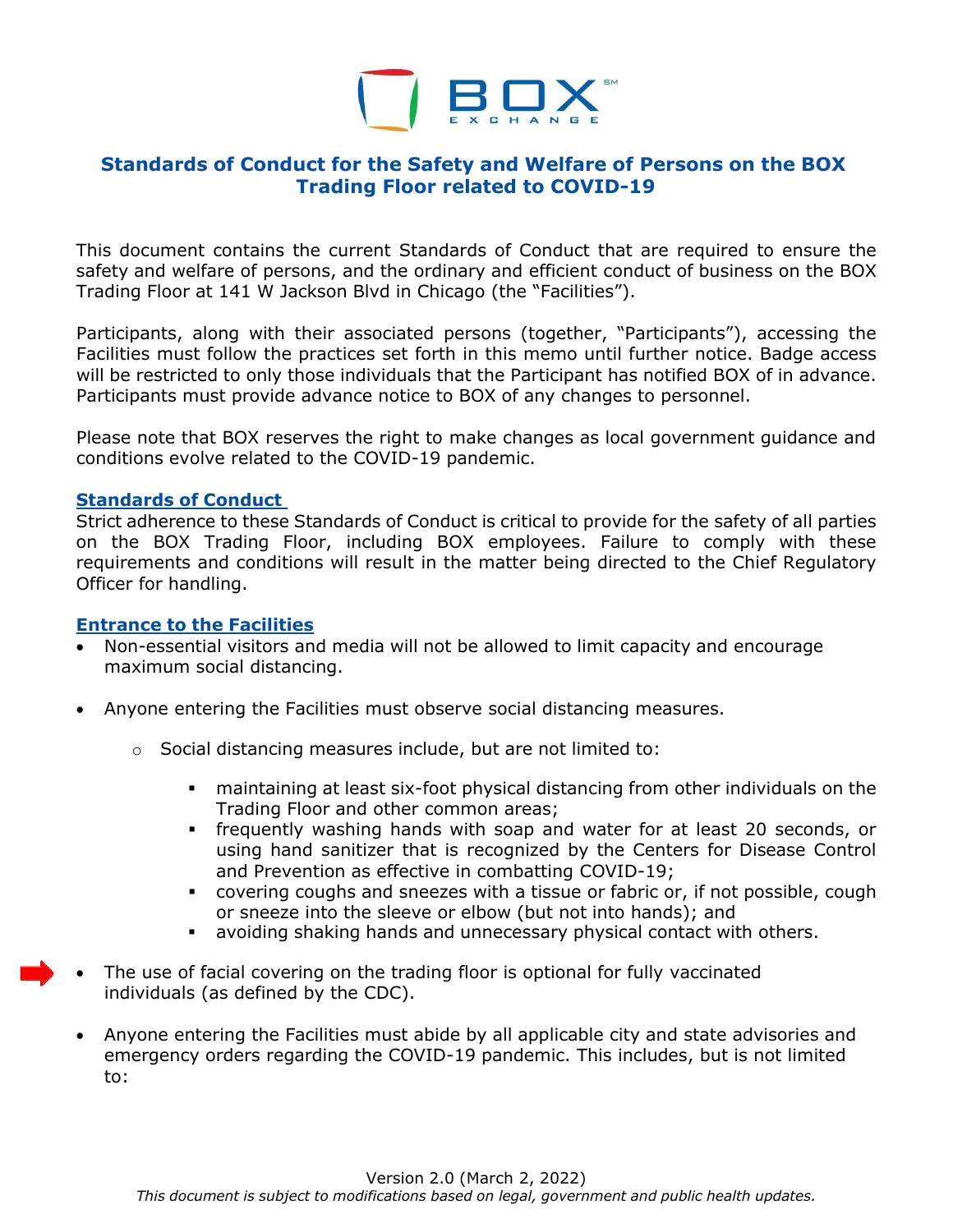- o Chicago's Emergency Travel Order, which can be found [here.](https://www.chicago.gov/city/en/sites/covid-19/home/emergency-travel-order.html)
- o Illinois Travel Guidance, which can be found [here.](https://www.dph.illinois.gov/covid19/travel-safety-guidance)

### **Health Attestations**

- A QR code will be placed at the entrance to the BOX Trading Floor. All individuals entering the Facilities will be required to access an online tool and complete the daily self-assessment.
	- $\circ$  The questions asked for the screening will gauge the individual's potential symptoms (fever, etc.) and exposure to COVID-19.
	- o Depending on the answers provided by the individual, the online tool will either clear the individual to enter the BOX Trading Floor or instruct them not to enter.
	- $\circ$  For those who are cleared, the online tool will produce an entry pass screen with a date stamp. All individuals will be required to show the entry pass screen to a BOX Trading Official on a daily basis.
	- $\circ$  Only those individuals cleared for entry will be allowed to access the BOX Trading Floor.
- An individual that is experiencing a cough, fever, chills, shortness of breath, headache, sore throat or other symptoms commonly associated with COVID-19 may enter the Facilities by submitting a negative COVID-19 test; submitting a doctor's note that symptoms are not COVID related; or avoid the Facilities until symptoms are no longer present.
- Fully vaccinated individuals:
	- o Each Participant's Compliance Officer should email Human Resources at [humanresources@boxexchange.com](mailto:humanresources@boxexchange.com) to confirm those individuals that are fullyvaccinated and/or boosted. Fully vaccinated individuals must continue to complete the daily health attestations listed above. If the individual exhibits any symptoms, they remain subject to the protocols set forth above.

## **Testing and Positive Cases of COVID-19**

- Participants confirmed positive for COVID-19 or advised by a health care provider that they are presumed to be positive for COVID-19 are required to notify Human Resources at [humanresources@boxexchange.com](mailto:humanresources@boxexchange.com) as soon as possible and before accessing the Facilities.
- If a Participant or Floor Official has been confirmed positive for COVID-19, BOX will notify all BOX Trading Floor Participants of a confirmed positive case.
- In order to return to the Facilities, please refer to the CDC Guidance for [Quarantine](https://www.cdc.gov/coronavirus/2019-ncov/your-health/quarantine-isolation.html) and [Isolation:](https://www.cdc.gov/coronavirus/2019-ncov/your-health/quarantine-isolation.html)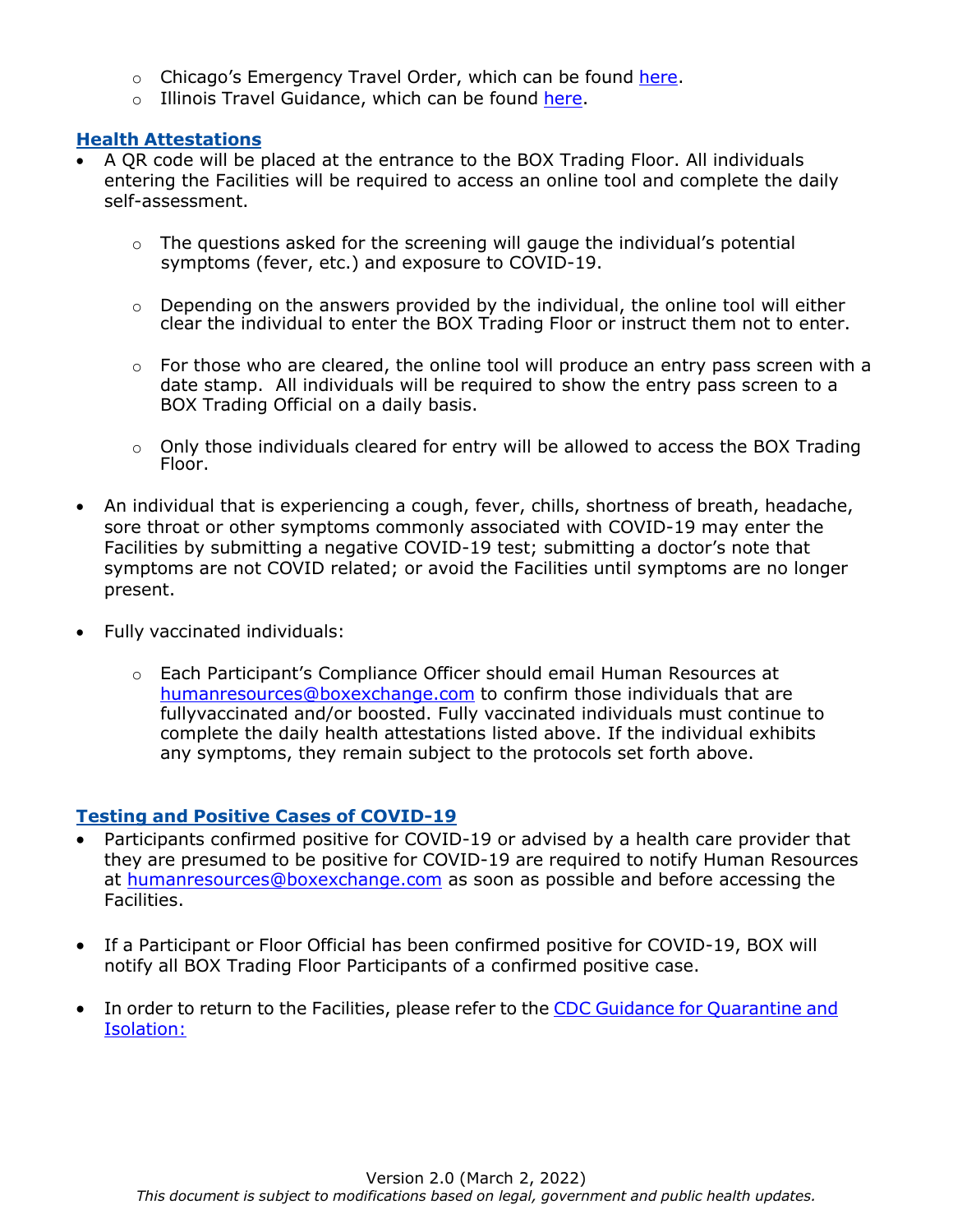# **Who Should Isolate**

- People who have a positive viral test for COVID-19, regardless of whether or not they have symptoms.
- People with symptoms of COVID-19, including people who are awaiting test results or have not been tested. People with symptoms should isolate even if they do not know if they have been in close contact with someone with COVID-19.

# **What to do for Isolation**

- Everyone who has presumed or confirmed COVID-19 should stay home and isolate from other people for at least 5 full days (day 0 is the first day of symptoms or the date of the day of the positive viral test for asymptomatic persons).
- They should wear a mask when around others at home and in public for an additional 5 days.
- People who are confirmed to have COVID-19 or are showing symptoms of COVID-19 need to isolate regardless of their vaccination status.

For further detail please see the CDC's [website.](https://www.cdc.gov/coronavirus/2019-ncov/your-health/quarantine-isolation.html)

## **Who Should Quarantine**

If you come into close contact with someone with COVID-19, you should quarantine if you are in one of the following groups:

- You are ages 18 or older and completed the primary series of recommended vaccine, but have not received a recommended booster shot when eligible.
- You received the single-dose Johnson & Johnson vaccine (completing the primary series) over 2 months ago and have not received a recommended booster shot.
- You are not vaccinated or have not completed a primary vaccine series.

### **What to do for Quarantine**

- Stay home and away from other people for at least 5 days (day 0 through day 5) after your last contact with a person who has COVID-19. The date of your exposure is considered day 0. Wear a well-fitting mask when around others at home, if possible.
- For 10 days after your last close contact with someone with COVID-19, watch for fever (100.4◦F or greater), cough, shortness of breath, or other COVID-19 symptoms.
- If you develop symptoms, get tested immediately and isolate until you receive your test results. If you test positive, follow isolation recommendations.
- If you do not develop symptoms, get tested at least 5 days after you last had close contact with someone with COVID-19.

For further detail please see the CDC's [website.](https://www.cdc.gov/coronavirus/2019-ncov/your-health/quarantine-isolation.html)

- All medical information, including test results, should be submitted to the Participant's Compliance Officer, who will then notify Human Resources at [humanresources@boxexchange.com](mailto:humanresources@boxexchange.com) when an individual can return to the Floor.
- Only PCR COVID-19 test results will be accepted. Rapid COVID-19 tests are not suitable for this protocol.
- BOX reserves the right to close the BOX Trading Floor to protect the health and safety of